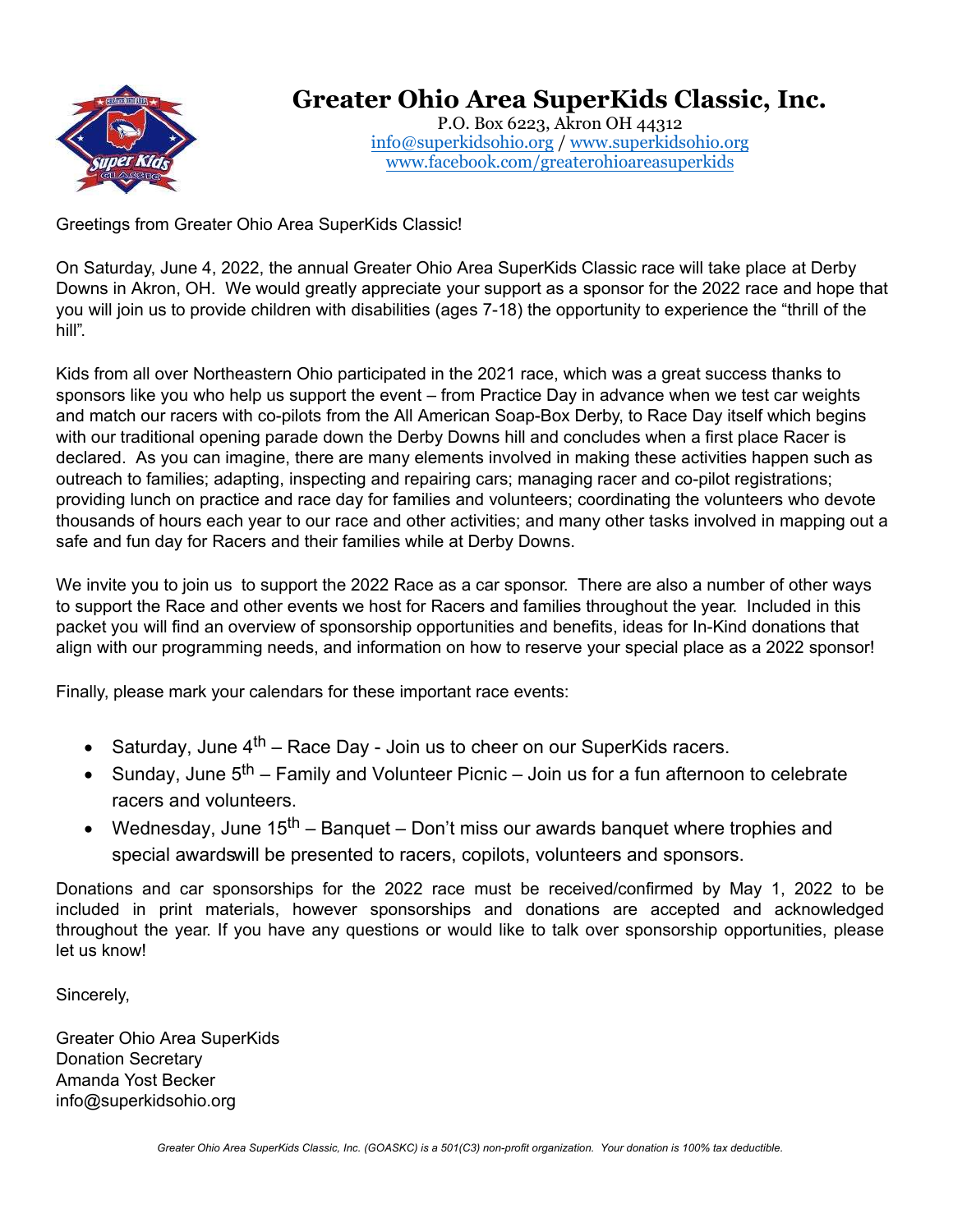

# **Greater Ohio Area SuperKids Classic, Inc.**

P.O. Box 6223, Akron OH 44312 [info@superkidsohio.org](mailto:info@superkidsohio.org) / [www.superkidsohio.org](http://www.superkidsohio.org/) [www.facebook.com/greaterohioareasuperkids](http://www.facebook.com/greaterohioareasuperkids)

### **2022 SPONSOR OPPORTUNITIES**

**Race Day Champion Sponsor (\$1,500+)** Champion sponsors rise to the top of our sponsors *as their level of contribution (monetary and/or in-kind) significantly supports Race day activities above and beyond car sponsorship. Any donation above \$300 receives car sponsor benefits.* 

**Car Sponsor (\$300+)** Our cars are originally built from scratch and adapted by a dedicated team of volunteers to accommodate the special physical needs of our Racers (including allowing for two passengers - a racer, and a copilot from the All American Soap Box Derby). Car sponsors make it possible for us to maintain, repair and improve our derby cars to ensure the safety and enjoyment of our Racers.

**SuperFriends (< \$300)** Donations of all shapes and sizes make our race and other annual events possible. Any donation below \$300 receives SuperFriends benefits.

**In-Kind Sponsorship** There are many opportunities to support our programming throughout the year, such as providing products and services(such as lunch and beverages for racers and their families on Race day. Please see our **[Donations Wish List](http://superkidsohio.org/wp-content/uploads/2018/11/OHSuperkids_donationwishlist112618.pdf)** for ideas on how you support our Race and programming through In-Kind (non-cash) donations. In-Kind donations of any amount receive benefits equivalent to the value of their donation (unless requested to remain anonymous).

| <b>Sponsor Level</b><br><b>Sponsor Benefit</b>       | <b>Race Day Classic Sponsor</b>               | <b>Car Sponsor</b>                               | <b>SuperFriends</b><br>(Including In-Kind & Special<br>Program donors)                       |
|------------------------------------------------------|-----------------------------------------------|--------------------------------------------------|----------------------------------------------------------------------------------------------|
| Logo on<br>SuperKids Car <sup>1</sup>                | X                                             | X                                                |                                                                                              |
| <b>Logo on Race Day</b><br>T-Shirt <sup>1</sup>      | X                                             | X                                                |                                                                                              |
| Race Day Program <sup>1</sup>                        | Logo in Race Day Program                      | Sponsor name listed in<br>Race Day Program       | Donations of \$10+ can include a<br>special message in Race Day<br>Program (<100 characters) |
| <b>Banquet Program 1</b>                             | Logo in Banquet Program                       | Sponsor name listed in<br><b>Banquet Program</b> | Recognition of Banquet specific<br>In-Kind donations                                         |
| Race Day Parade <sup>2</sup>                         | X                                             | X                                                |                                                                                              |
| <b>Family &amp; Volunteer</b><br>Picnic <sup>2</sup> | $\bm{X}$ (unlimited with rsvp)                | $\bm{X}$ (unlimited with rsvp)                   | Picnic specific In-Kind donors<br>invited                                                    |
| <b>Awards Banquet 3</b>                              | 6 comp tickets                                | 2 comp tickets                                   | Tickets available for purchase                                                               |
| <b>Website recognition</b><br>throughout the year    | Logo on website home page<br>and Sponsor page | Listed on<br>Sponsor page                        | Listed on<br>Sponsor page                                                                    |
| <b>Recognition in</b><br><b>Social Media</b>         | X                                             | X                                                |                                                                                              |

1. Sponsors must be registered by **May 1st** to guarantee inclusion in printed materials (car logos, t-shirts, programs)

2. Sponsor organizations participating should RSVP on their sponsor form or email ohiosuperkids@gmail.com.

3. Banquet attendance <mark>requires RSVP</mark> by Jun 1<sup>st</sup>. RSVP on your sponsor form or email <u>ohiosuperkids@gmail.com.</u>